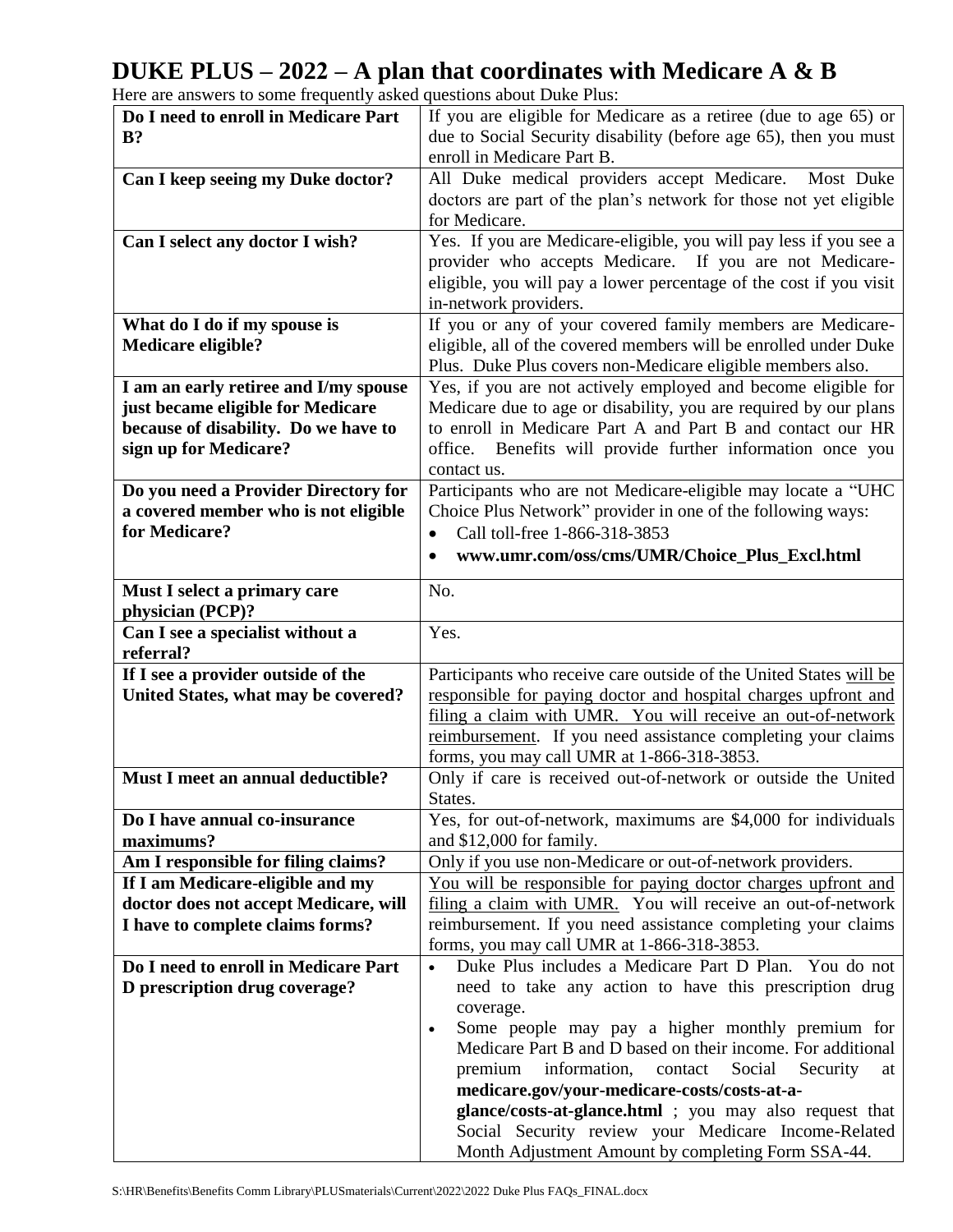| Can I have coverage under a health     | As a Duke retiree, Federal law prohibits you from being enrolled |
|----------------------------------------|------------------------------------------------------------------|
| and/or pharmacy plan outside of        | in two Medicare prescription plans simultaneously, such as       |
| <b>Duke Plus?</b>                      | Duke Plus and another plan with a Medicare prescription plan.    |
|                                        | If you (and/or your spouse) have health and/or pharmacy          |
|                                        | coverage under another plan, you must decide which one you       |
|                                        | wish to continue. If you remain covered by another health        |
|                                        | and/or pharmacy plan, your coverage for both pharmacy and        |
|                                        | your medical coverage under Duke Plus will end. Each year,       |
|                                        | Medicare checks for duplications of pharmacy coverage and        |
|                                        | directs the carrier to cancel duplicate coverage. As required    |
|                                        | under federal law, Plus members must not enroll in a separate    |
|                                        | Medicare Part D Plan.                                            |
| If I am retired or disabled, will I be | Only those family members currently covered will be eligible     |
|                                        |                                                                  |
| able to add a dependent to my health   | for continued coverage. However, if you have a marriage that     |
| plan after Open Enrollment as a        | occurs on or after January 1, 2020, you will have a one-         |
| <b>Qualifying Life Event?</b>          | time opportunity to add your spouse and any newly acquired       |
|                                        | stepchildren within 30 days of the marriage date.                |
| I am a retiree and I just got a job    | Yes. As a retiree, if you drop coverage due to gaining coverage  |
| through another employer and will      | through another employer-sponsored plan where you are the        |
| have coverage through them. Can I      | employee, you may suspend your Duke coverage. However, you       |
| drop my Duke coverage?                 | must provide proof of other coverage in order to maintain your   |
|                                        | eligibility to re-enroll in the Duke plan a later date.          |
| I am disabled, and I can't afford my   | No. As a disabled employee, you are unable to re-enroll in       |
| medical coverage right now. Can I      | medical coverage once you drop it.                               |
| drop it and add it back at a later     |                                                                  |
| time?                                  |                                                                  |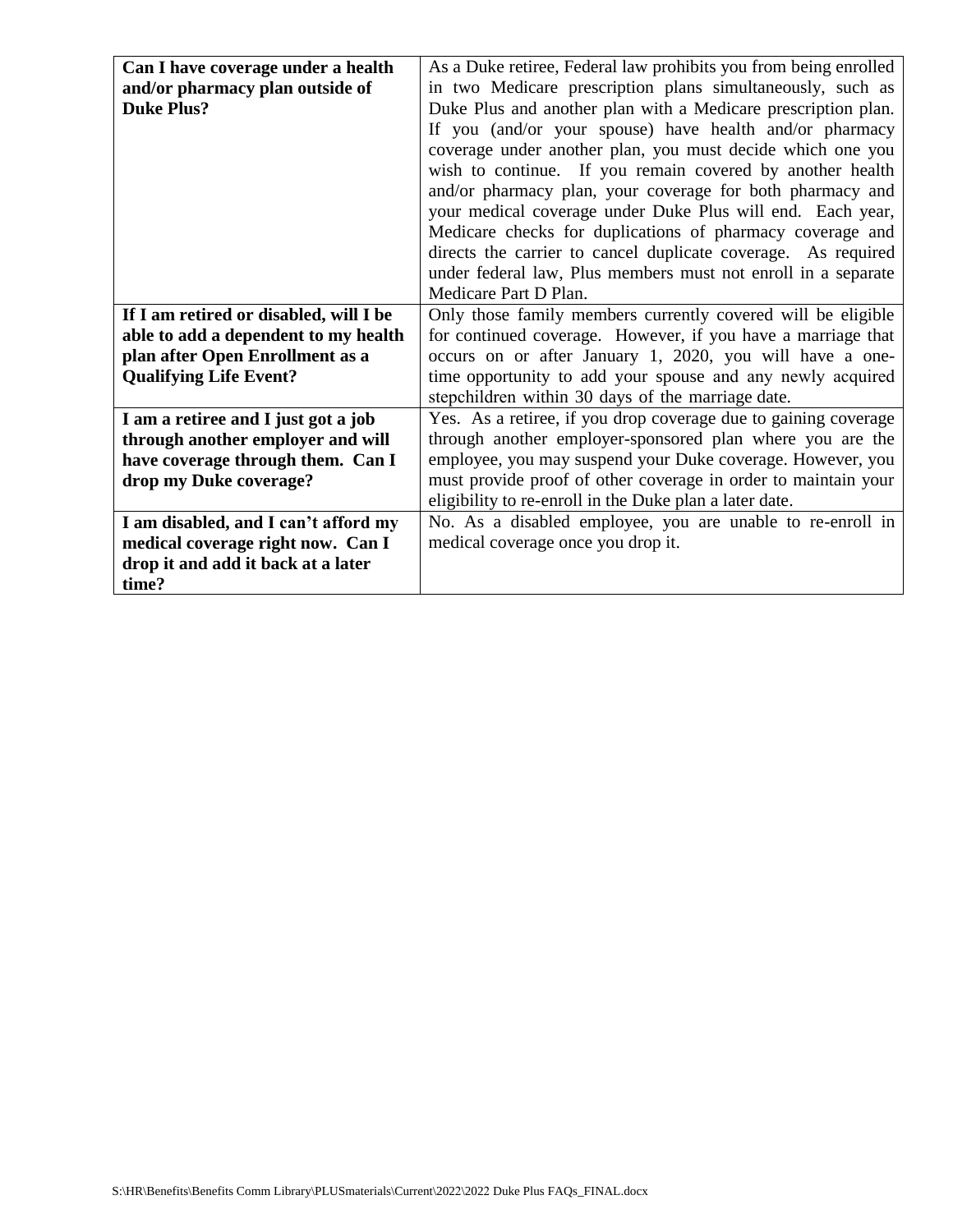| <b>Duke Plus</b><br>A plan that coordinates with Medicare Part A & B<br>2022 |                                                                                      |                                                                                                                          |  |  |
|------------------------------------------------------------------------------|--------------------------------------------------------------------------------------|--------------------------------------------------------------------------------------------------------------------------|--|--|
|                                                                              | <b>In-Network</b>                                                                    | Out-of-Network                                                                                                           |  |  |
|                                                                              | or Medicare Provider                                                                 | or Non-Medicare Provider                                                                                                 |  |  |
| Lifetime                                                                     | No Limit                                                                             | No Limit                                                                                                                 |  |  |
| <b>Maximum</b>                                                               |                                                                                      |                                                                                                                          |  |  |
| <b>Plan Payment</b>                                                          |                                                                                      |                                                                                                                          |  |  |
| <b>Deductible</b><br>Individual                                              | <b>None</b>                                                                          | \$650                                                                                                                    |  |  |
| Family                                                                       | <b>None</b>                                                                          | \$1,950                                                                                                                  |  |  |
| Co-Insurance                                                                 |                                                                                      |                                                                                                                          |  |  |
| Maximum                                                                      |                                                                                      |                                                                                                                          |  |  |
| Individual                                                                   | <b>None</b>                                                                          | \$4,0002                                                                                                                 |  |  |
| Family                                                                       | <b>None</b>                                                                          | \$12,0002                                                                                                                |  |  |
| Physician                                                                    |                                                                                      |                                                                                                                          |  |  |
| <b>Office Visit</b>                                                          |                                                                                      |                                                                                                                          |  |  |
| <b>PCP</b>                                                                   | \$20 co-pay                                                                          | Plan pays 70% after deductible <sup>3</sup>                                                                              |  |  |
| <b>Specialist</b>                                                            | \$55 co-pay                                                                          | Plan pays 70% after deductible <sup>3</sup>                                                                              |  |  |
| MRI, CT,                                                                     | $$150$ co-pay                                                                        | Plan pays 70% after deductible <sup>3</sup>                                                                              |  |  |
| <b>PET Scan</b>                                                              |                                                                                      |                                                                                                                          |  |  |
| Lab & Other                                                                  | Covered in full                                                                      | Plan pays 70% after deductible <sup>3</sup>                                                                              |  |  |
| X-Ray<br><b>Allergy Injections</b>                                           | Covered in full                                                                      | Plan pays 70% after deductible <sup>3</sup>                                                                              |  |  |
|                                                                              | \$55 co-pay per visit                                                                | Plan pays 70% per visit after deductible <sup>3</sup>                                                                    |  |  |
| <b>Allergy Testing</b><br>Annual                                             | \$20 co-pay primary care                                                             | Well visits not covered; Plan pays 70% after deductible <sup>3</sup> for                                                 |  |  |
| Physical                                                                     | \$55 co-pay specialist                                                               | annual Pap smear, mammogram, and PSA                                                                                     |  |  |
| Mammogram                                                                    | Covered in full                                                                      | Plan pays 70% after deductible <sup>3</sup>                                                                              |  |  |
| Colonoscopy                                                                  | Covered in full                                                                      | Plan pays 70% after deductible <sup>3</sup>                                                                              |  |  |
| and Cologuard <sup>®</sup>                                                   |                                                                                      |                                                                                                                          |  |  |
| Colorectal                                                                   |                                                                                      |                                                                                                                          |  |  |
| Screening                                                                    |                                                                                      |                                                                                                                          |  |  |
| OB/GYN<br>Exams                                                              | \$20 co-pay primary care<br>\$55 co-pay specialist                                   | Well visits not covered; Plan pays 70% after deductible <sup>3</sup> for<br>annual Pap smear, mammogram, and sick visits |  |  |
| Routine                                                                      | Covered in full                                                                      | Not covered                                                                                                              |  |  |
| <b>Immunizations</b>                                                         |                                                                                      |                                                                                                                          |  |  |
| <b>Well Baby Visits</b>                                                      | Covered in full                                                                      | Not covered                                                                                                              |  |  |
| (under age 2)                                                                |                                                                                      |                                                                                                                          |  |  |
| Maternity                                                                    | \$55 first visit,                                                                    | Plan pays 70% after deductible <sup>3</sup>                                                                              |  |  |
| <b>Care: includes</b>                                                        | then professional services covered in full                                           |                                                                                                                          |  |  |
| prenatal and                                                                 |                                                                                      |                                                                                                                          |  |  |
| post-delivery                                                                |                                                                                      |                                                                                                                          |  |  |
| care                                                                         |                                                                                      |                                                                                                                          |  |  |
| <b>Hospital Care</b>                                                         |                                                                                      |                                                                                                                          |  |  |
| Inpatient                                                                    | \$600 per admission at Duke Hospital, Duke Regional                                  | Plan pays 70% after deductible and \$900 per admission                                                                   |  |  |
|                                                                              | Hospital or Duke Raleigh Hospital; \$700 per admission at<br>other network hospitals | $co$ -pay $3$                                                                                                            |  |  |
| Outpatient                                                                   | \$250 co-pay                                                                         | Plan pays 70% after deductible <sup>3</sup>                                                                              |  |  |
| <b>Emergency Care</b>                                                        | \$250 co-pay, waived if admitted                                                     | \$250 co-pay, waived if admitted                                                                                         |  |  |
| <b>Urgent Care</b>                                                           | \$35 co-pay                                                                          | \$35 co-pay                                                                                                              |  |  |
| Ambulance                                                                    | Covered in full when medically necessary                                             | Covered in full when medically necessary                                                                                 |  |  |

<sup>1</sup>The benefits for network and out-of-network are combined.

<sup>3</sup>All payments are based on the usual, customary, and reasonable (UCR) allowable charge. You are liable for charges over UCR when receiving <sup>1</sup>The benefits for network and out-of-network are combined.<br><sup>2</sup>Excluding deductibles, co-pays, prescription drug co-pays, urgent care and emergency room co-pays, and mental health co-pays and co-insurance.<br><sup>3</sup>All payments *out-of-network services.*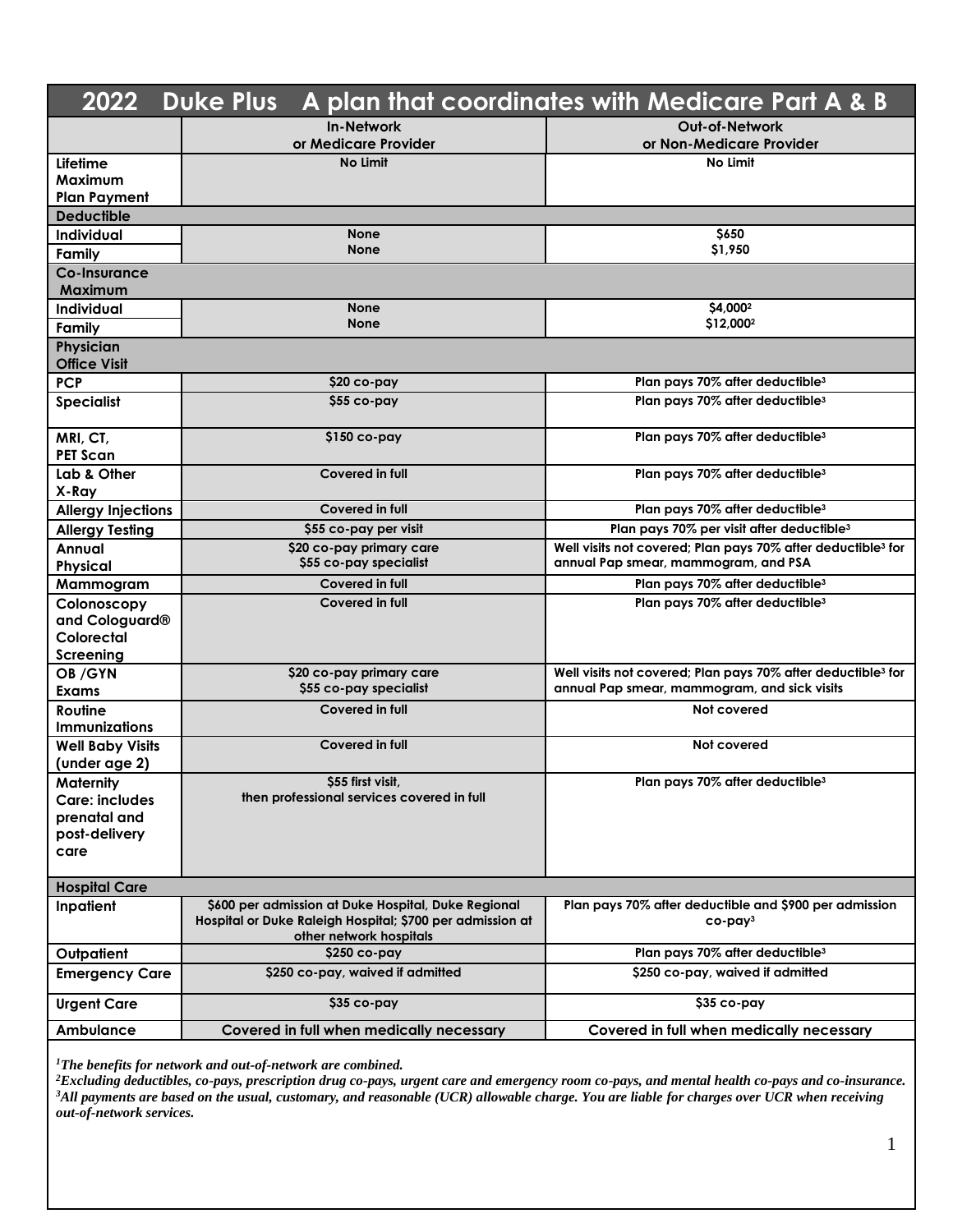|                                                                      | <b>In-Network</b><br>or Medicare Provider                                                              | <b>Out-of-Network</b><br>or Non-Medicare Provider                                                                                   |  |
|----------------------------------------------------------------------|--------------------------------------------------------------------------------------------------------|-------------------------------------------------------------------------------------------------------------------------------------|--|
| <b>Other Services</b>                                                |                                                                                                        |                                                                                                                                     |  |
| Infertility                                                          | Not covered                                                                                            | Not covered                                                                                                                         |  |
| <b>Routine Infertility</b><br><b>Testing and</b><br><b>Treatment</b> | Not covered                                                                                            | Not covered                                                                                                                         |  |
| <b>Hearing Aids</b>                                                  | Not covered                                                                                            | Not covered                                                                                                                         |  |
| <b>Skilled Nursing</b><br>Facility                                   | \$250 per admission co-pay, then covered in full for 60<br>days <sup>1</sup> when authorized by doctor | \$250 per admission co-pay, then covered in full for 60<br>days <sup>1</sup> when authorized by doctor                              |  |
| Home<br><b>Health Care</b>                                           | Covered in full when authorized by doctor;<br>up to 100 visits per calendar year <sup>1</sup>          | Covered in full when authorized by doctor;<br>Up to 100 visits per calendar year1                                                   |  |
| <b>Hospice Care</b>                                                  | Covered in full when authorized by doctor<br>Covered in full when authorized by doctor                 |                                                                                                                                     |  |
| <b>Durable Medical</b><br>Equipment                                  | You pay 10%; plan pays up to \$15,000 annual limit <sup>1, 4</sup>                                     | Plan pays 70% after deductible <sup>2</sup> :<br>plan pays up to \$15,000 annual limit <sup>1,4</sup>                               |  |
| <b>Prosthetics</b>                                                   | You pay 10%; plan pays up to \$15,000 annual limit <sup>1</sup>                                        | Plan pays 70% after deductible <sup>2</sup> :<br>plan pays up to \$15,000 annual limit <sup>1</sup>                                 |  |
| <b>Physical</b><br>Therapy (PT)<br>Occupational<br>Therapy (OT)      | \$20 co-pay;<br>40 visits per calendar year for combined PT and OT <sup>1,3</sup>                      | Plan pays 70% after deductible <sup>2</sup> :<br>40 visits per calendar year for combined PT, OT1,3                                 |  |
| Chiropractic<br>Care                                                 | \$55 co-pay;<br>plan pays up to \$750 annual maximum <sup>1</sup>                                      | Plan pays 70% after deductible <sup>2</sup> ;<br>\$750 annual maximum <sup>1</sup>                                                  |  |
| Speech<br><b>Therapy</b>                                             | \$20 co-pay; 20 visits per calendar year <sup>1</sup> ;<br>precertification required <sup>3</sup>      | Plan pays 70% after deductible <sup>2</sup> ;<br>20 visits per calendar year for combined in- and out-of-<br>network <sup>1,3</sup> |  |
| <b>Nutritionist</b>                                                  | \$20 co-pay; 6 visits per calendar year                                                                | Plan pays 70% after deductible <sup>2</sup> ; 6 visits per calendar year<br>for combined in- and out-of-network <sup>1</sup>        |  |
| <b>Vision</b><br>Exam                                                | \$55 co-pay; limit 1 per calendar year                                                                 | Not covered                                                                                                                         |  |

<sup>1</sup>The benefits for network and out-of-network are combined.

<sup>1</sup>The benefits for network and out-of-network are combined.<br><sup>2</sup>All payments are based on allowable charge. You are responsible for charges when receiving out-of-network services.<br><sup>3</sup>There are no benefits available under t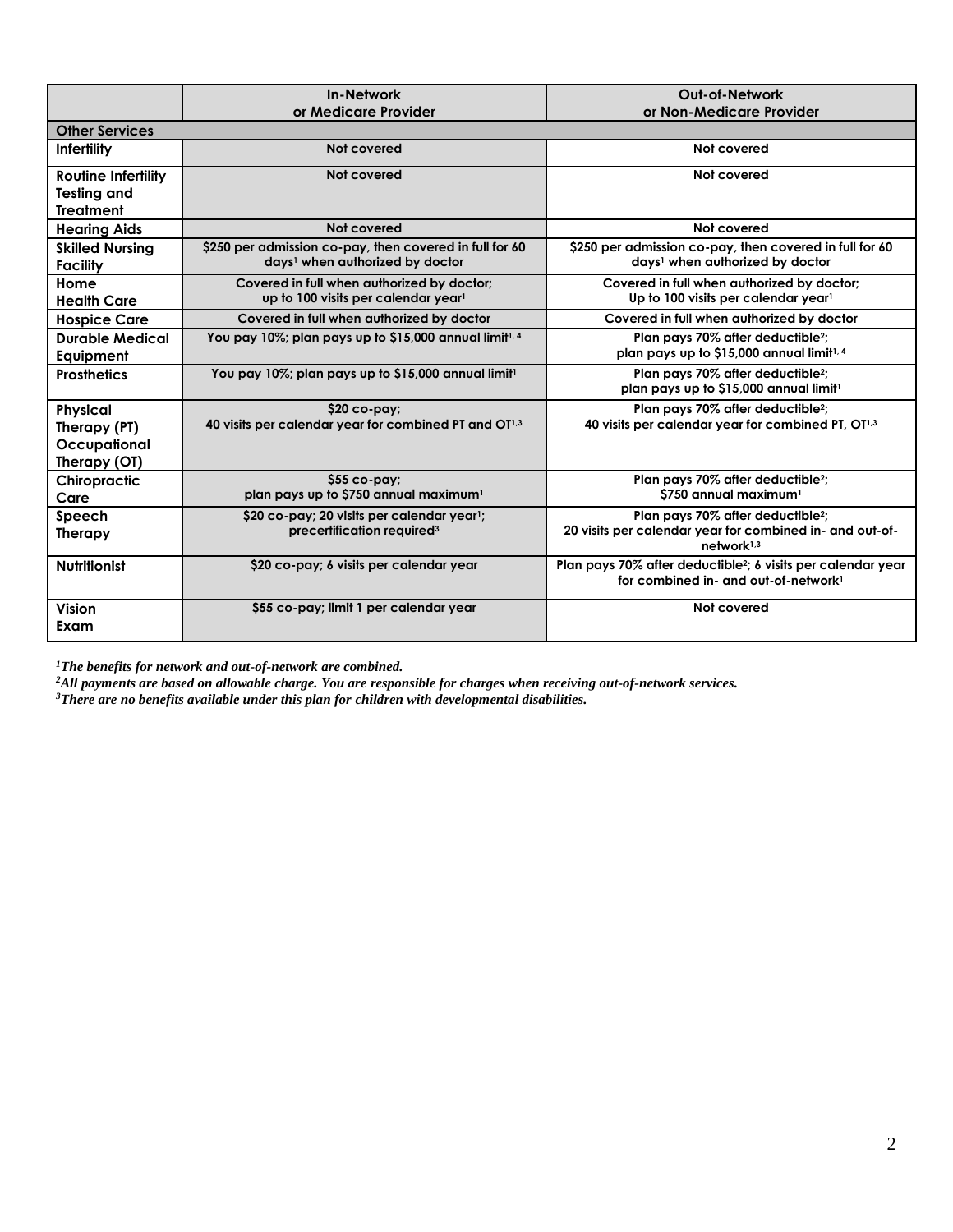| 2022                                                       | <b>Duke Plus</b>                                                                                                                                                                                                 |                                                                    |                                                                                                                                                                                              | A plan that coordinates with Medicare Part A & B                                                                   |
|------------------------------------------------------------|------------------------------------------------------------------------------------------------------------------------------------------------------------------------------------------------------------------|--------------------------------------------------------------------|----------------------------------------------------------------------------------------------------------------------------------------------------------------------------------------------|--------------------------------------------------------------------------------------------------------------------|
| <b>Contact Information</b>                                 |                                                                                                                                                                                                                  |                                                                    |                                                                                                                                                                                              |                                                                                                                    |
| Duke Plus (Medical & Behavioral health/substance<br>abuse) |                                                                                                                                                                                                                  | $(866)$ 318-3853                                                   |                                                                                                                                                                                              | UMR.com                                                                                                            |
| (PDP)                                                      | <b>Express Scripts Medicare D Prescription Plan</b>                                                                                                                                                              | (800) 877-8185                                                     |                                                                                                                                                                                              | express-scripts.com                                                                                                |
| Medicare                                                   |                                                                                                                                                                                                                  | (800) 633-4227                                                     |                                                                                                                                                                                              | medicare.gov                                                                                                       |
| <b>Social Security</b>                                     |                                                                                                                                                                                                                  | (888) 759-3908 (Durham office)<br>(800) 772-1213 (Regional office) |                                                                                                                                                                                              | ssa.gov                                                                                                            |
|                                                            | Behavioral Health and Substance Abuse (administered by UMR)                                                                                                                                                      |                                                                    |                                                                                                                                                                                              |                                                                                                                    |
|                                                            | In-Network or<br><b>Medicare-Accepting Provider</b>                                                                                                                                                              |                                                                    | <b>Out-of-Network or</b><br><b>Non-Medicare Accepting Provider</b>                                                                                                                           |                                                                                                                    |
| Outpatient                                                 | \$20 co-pay per visit for individual/family<br>$\bullet$<br>therapy<br>Precertification required for psychological<br>testing, electroshock therapy, and hypnosis                                                |                                                                    | After \$650 annual deductible, plan pays 70%<br>$\bullet$<br>of allowable charge*<br>Precertification required for psychological<br>$\bullet$<br>testing, electroshock therapy, and hypnosis |                                                                                                                    |
| Inpatient                                                  | Co-pay of \$600 per admission at Duke<br>$\bullet$<br>Hospital, Duke Regional Hospital or Duke<br>Raleigh Hospital; \$700 per admission at<br>other network hospitals<br>Must be precertified prior to admission |                                                                    | $\bullet$<br>$\bullet$                                                                                                                                                                       | After \$900 per admission co-pay, plan pays<br>70% of allowable charge*<br>Must be precertified prior to admission |

 *\* All payments are based on the allowable charge. You are liable for charges over the allowable charge when receiving out-of-network services.*